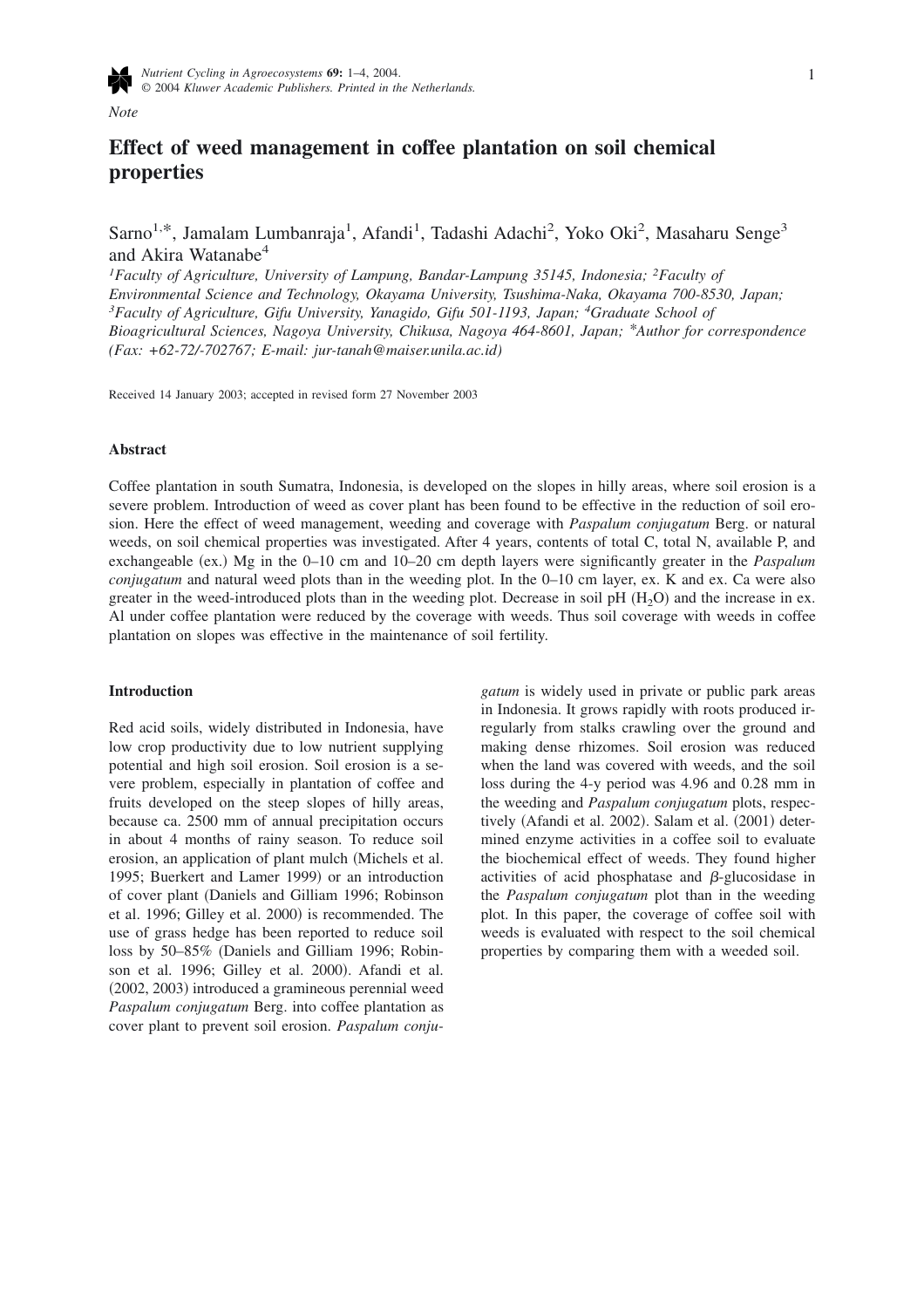### **Materials and methods**

The field experiment was conducted on a slope with an altitude of 780 m and  $15^{\circ}$  gradient in Sumberjaya, Province of West Lampung, Sumatra, Indonesia (105°01' EL; 04°34' SL). Soil was classified as Vertic Dystrudepts. The average rainfall was ca. 2500 mm  $y^{-1}$  and the average air temperature was 22 °C. Shrubs grew wild at the site before the experiment. They were cut down, the land was cleared without burning, and herbicides were applied. The initial contents of soil total C in the layers of 0–10, 10–20, and 20–30 cm were 33.4, 18.1, and 14.5 Mg ha<sup>-1</sup>, respectively.

Three plots of 20 m slope length and 5 m width were prepared as follows, and six-month-old coffee *Arabica* was transplanted with 2 m  $\times$  1.5 m spacing in November 1995. Treatment 1 (T-1): ground surface was kept bare by hand-weeding at an interval of four weeks, which is a common management practice followed by native farmers. Treatment 2 (T-2): seeds of *Paspalum conjugatum* Berg. were sowed. The soil coverage reached 100% by May 1996. Treatment 3 (T-3): natural weeds were allowed to grow. Weed species observed in T-3 were described by Sriyani et al. (1999). As basal fertilizer, urea,  $Ca(H_2PO_4)_2$ , and KCl were applied at the rates of 200 kg  $ha^{-1}$ , 45 kg  $P_2O_5$  ha<sup>-1</sup>, and 100 kg ha<sup>-1</sup>, respectively, just after transplanting, and then half the amount was applied again every April and October. Each plot was surrounded by 30-cm-high zinc metal sheets. In T-2 and T-3, hand-weeding was conducted for the area within 1 m around each coffee plant to avoid the competition of nutrients between coffee and weeds. Weeds were mowed before and after the rainy season at a height of 15 cm from the soil surface. Biomass of weed roots during the experimental period was in the range of 0.2–0.4, 1.1–2.3, and 0.8–6.1 kg dry weight  $(dw)$  m<sup>-3</sup> in T-1, T-2, and T-3, respectively (Sriyani et al. 1999). That in T-1 was about half compared with the initial time  $(0.74 \text{ kg} \text{ dw m}^{-3})$ ; personal communication).

Soil samples were collected on 1 November 1999 from three lines at 5, 10, and 15 m from the top of each plot. The direction of sampling line was decided to take the length of plot and the influence of erosion into consideration. Three soil profiles were made at each line, and soil was collected from three layers of 0–10, 10–20, and 20–30 cm depth. Bulk density was 1.04 to 1.05 for T-1 soils, 0.87 to 0.94 for T-2 soils, and 0.91 to 1.01 for T-3 soils. Three soil samples collected from the same depth at each line were combined to make a composite sample, then air-dried and sieved  $(< 2$  mm).

Total C and total N concentrations of the soil samples were determined using a NC analyzer, Sumigraph NC-800 (Shimadzu, Japan) after pulverization with a vibration mill (TI-100, Heiko Ltd., Japan). Soil pH was measured in suspensions of soil with deionized water mixed at the ratio of 2.5 mL to 1 g. Available P was extracted with a mixture of  $0.03$  M NH<sub>4</sub>F and 0.1 M HCl according to the Bray-2 method (Shiga and Miyake 1975) and determined using the molybdenum blue method. The cation exchange capacity (CEC) was obtained by titration of the remaining ammonium ion in extract after replacement of cation exchange sites with neutral 1 M ammonium acetate. Exchangeable (ex.) K, Mg, and Ca in the ammonium acetate extract were determined using an atomic absorption spectrophotometer AA 782 (Nippon Jarrell-Ash). The exchangeable Al was determined by the KCl method (Thomas 1982). Particle size distribution of soils was measured by a hydrometer method according to Gee and Bauder (1986).

The variations in soil chemical properties among three samples collected from the same layers at different lines of a plot were small for some cases whilst very large for other cases, and on the whole, they were too large to consider each sample as an average of the plot. Hence, we treated three soil samples from different lines as replications to estimate the differences in soil chemical properties among the plots and layers. Significance of differences was analyzed by ANOVA.

# **Results and discussion**

Soil pH (Table 1) of the 0–10 cm layer was lower in T-1 compared with T-2 and T-3. The initial soil pH was reported to be 4.92, 4.89, and 4.91 for the layers of 0–10 cm, 10–20 cm and 20–30 cm, respectively (Afandi et al. 2002). Hence, soil pH was maintained or increased slightly due to coverage with weeds.

Total C and total N contents (Table 1) were significantly greater in T-2 and T-3 than in T-1 in all the layers, except for those in the 20–30 cm layer between T-1 and T-2. No significant difference was found between T-2 and T-3. Both the accelerated decomposition of soil organic matter in T-1 under no weed conditions and the larger supply of organic matter in T-2 and T-3 may be the causes of the dif-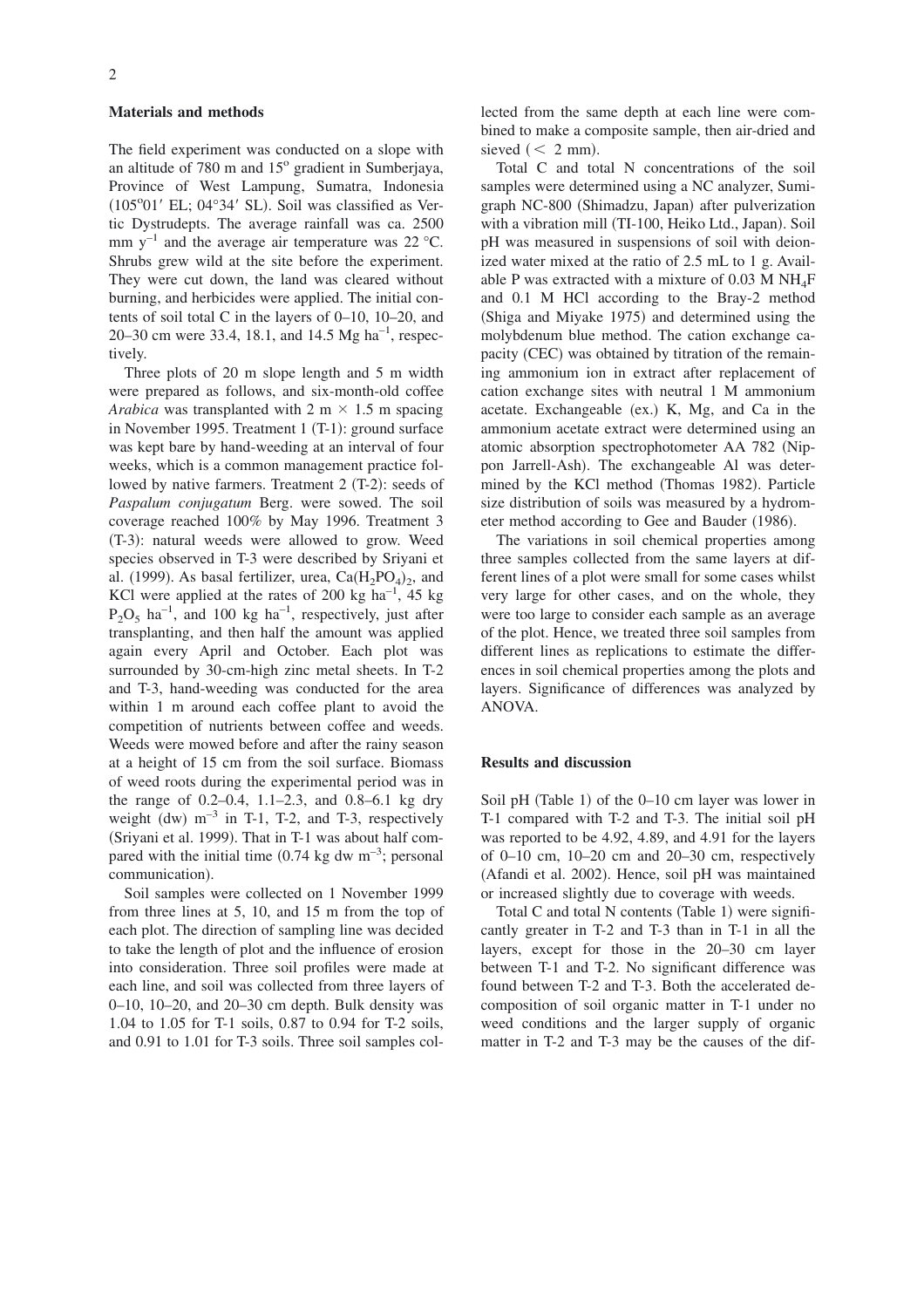*Table 1.* Chemical properties of coffee soils with and without coverage by weeds.

| Layer        | Treatment <sup>a</sup> | pH(H, O)  | Total C                | Total N                | Available P       | <b>CEC</b>        | Exchangeable cation ( $kg \text{ ha}^{-1}$ ) |                    |                    |                    |
|--------------|------------------------|-----------|------------------------|------------------------|-------------------|-------------------|----------------------------------------------|--------------------|--------------------|--------------------|
|              |                        |           | $(Mg \text{ ha}^{-1})$ | $(Mg \text{ ha}^{-1})$ | $(kg ha^{-1})$    | $(kmol, ha^{-1})$ | K                                            | Mg                 | Ca                 | Al                 |
| $0 - 10$ cm  | $T-1$                  | 4.50e     | 29.9 <sub>b</sub>      | 2.20 <sub>b</sub>      | 13.3 <sub>b</sub> | 174a              | $15.2$ bc                                    | 3.0 <sub>d</sub>   | 11.0d              | 25.0a              |
|              | $T-2$                  | 4.94 bc   | 37.6 a                 | 2.84a                  | 14.9 <sub>b</sub> | 167a              | 23.0a                                        | 12.0 <sub>bc</sub> | 22.7 <sub>bc</sub> | 7.7 cd             |
|              | $T-3$                  | 5.23a     | 39.4a                  | 2.90a                  | 32.5a             | 177a              | $18.1$ ab                                    | 19.7 a             | 43.5a              | 3.3d               |
| $10-20$ cm   | $T-1$                  | 4.49e     | 19.1c                  | $1.52$ cd              | 3.9 <sub>ef</sub> | 154a              | 12.4 cde                                     | 2.6d               | 9.5d               | 25.9a              |
|              | $T-2$                  | $4.63$ de | 27.2 <sub>b</sub>      | 2.15 <sub>b</sub>      | 6.6d              | 156 a             | 13.7 bcd                                     | 8.4 c              | $15.9 \text{ cd}$  | 12.3 <sub>bc</sub> |
|              | $T-3$                  | 5.10ab    | 30.1 <sub>b</sub>      | 2.30 <sub>b</sub>      | 10.8c             | 164a              | 13.4 bcde                                    | 14.9 b             | 31.5 <sub>b</sub>  | 5.4 cd             |
| $20 - 30$ cm | $T-1$                  | 4.53e     | 11.9d                  | 1.03 <sub>e</sub>      | 2.0 f             | 146 a             | $11.2$ cde                                   | 2.5d               | 7.4d               | 26.4a              |
|              | $T-2$                  | 4.78 cd   | 15.8 cd                | $1.33$ de              | $3.1 \text{ ef}$  | 150a              | 8.9 de                                       | 4.7d               | 10.9 <sub>d</sub>  | 19.4 ab            |
|              | $T-3$                  | $4.63$ de | 20.8c                  | 1.71c                  | 5.1e              | 176 a             | 7.9 <sub>e</sub>                             | 10.7 <sub>bc</sub> | 28.9 <sub>b</sub>  | 22.5a              |

Values not followed by the same letter differ significantly  $(P < 0.05)$ . <sup>a</sup> T-1, weeding; T-2, coverage with *Paspalum conjugatum* Berg.; T-3, coverage with natural weeds.

*Table 2.* Particle size distribution of coffee soils with and without coverage by weeds.

| Layer        | Treatment <sup>a</sup> | Sand $(\% )$ | Silt $(\%)$        | Clay $(\% )$      |
|--------------|------------------------|--------------|--------------------|-------------------|
| $0 - 10$ cm  | $T-1$                  | 43.5a        | 19.3 abc           | $37.1$ ab         |
|              | $T-2$                  | 44.2a        | $20.9$ ab          | $35.0$ ab         |
|              | $T-3$                  | 43.7a        | 22.7a              | 33.6 <sub>b</sub> |
| $10-20$ cm   | $T-1$                  | 43.2a        | $13.4$ bc          | $43.4$ ab         |
|              | $T-2$                  | 42.5a        | $18.6$ ab          | $39.1$ ab         |
|              | $T-3$                  | 39.8a        | $19.1$ ab          | $41.2$ ab         |
| $20 - 30$ cm | $T-1$                  | 38.2a        | 10.4c              | 48.4a             |
|              | $T-2$                  | 41.5a        | 14.0 <sub>bc</sub> | $44.5$ ab         |
|              | $T-3$                  | 36.8a        | $17.3$ abc         | $46.0$ ab         |

Values not followed by the same letter differ significantly  $(P \leq$ 0.05); <sup>a</sup>T-1, weeding; T-2, coverage with *Paspalum conjugatum* Berg.; T-3, coverage with natural weeds.

ferences in total C and total N. The applicability of the latter to the lower layer (20–30 cm) was supported by the differences in root biomass, which were 18, 17, 92, and 135 g dw  $m^{-2}$  on average for the initial soil, T-1, T-2, and T-3, respectively (Sriyani et al. 1999, and personal communication).

The available  $P$  (Table 1) was also greater in T-2 and T-3 than in T-1 in the upper two and all three layers, respectively. Higher activities of acid and alkali phosphatases in the topsoil (0-20 cm), subjected to the same treatments as T-2 and T-3 compared to the topsoil of the weeding plot (Salam et al. 2001) agreed with our results.

The CEC values did not differ significantly among the samples (Table 1). Although soil texture also did not vary among the samples (Table 2), the proportion of clay fraction showed an opposite trend of total C content (Table 1). This was conspicuous between the 20–30 cm layer of T-1 with the highest clay percentage and lowest C content among the samples and the

0–10 cm layer of T-3 with the lowest clay percentage and highest C content. Since the turnover time of soil organic matter is expected to be longer in a smaller particle size fraction (Balesdent 1996), the closer relationship of total C to the proportion of silt fractions  $(r = 0.617***)$  than to that of clay fraction suggests the low stability of organic matter in the Sumberjaya coffee soil.

The ex. cation contents differed between the plots. The effect of weed introduction was more remarkable on ex. Mg. In the upper two layers, ex. Mg contents in T-2 and T-3 were 3.2–4.0 and 5.7–6.6 times as large as those in T-1, respectively. In the 0–10 cm layer, ex. Ca was also greater in T-3 followed by T-2 and T-1, while a significant difference in ex. K content was detected only between T-2 and T-1. A portion of ex. cations associated with soil organic matter in T-1 may have been lost following the decomposition of soil organic matter. As the growth of coffee plants was better in T-2 than in T-3 (Sriyani et al. 1999), larger absorptions of P, Mg, and Ca by native vegetation in T-3 than by *Paspalum conjugatum* in T-2, followed by their return to soil, is a possible mechanism leading to the differences in contents of available P and ex. Mg and Ca, as well as pH, between T-2 and T-3.

The opposite trend of ex. bases was observed for ex. Al. The ex. Al contents in the 0–10 and 10–20 cm layers were much lower in T-2 and T-3 than in T-1. Ex. Al in T-2 and T-3 increased with soil depth, and the difference from T-1 was insignificant in the layer 20–30 cm. These results suggested that the ex. Al content in the upper soil could be reduced by the introduction of weeds in comparison with the conventional soil management, which may be associated